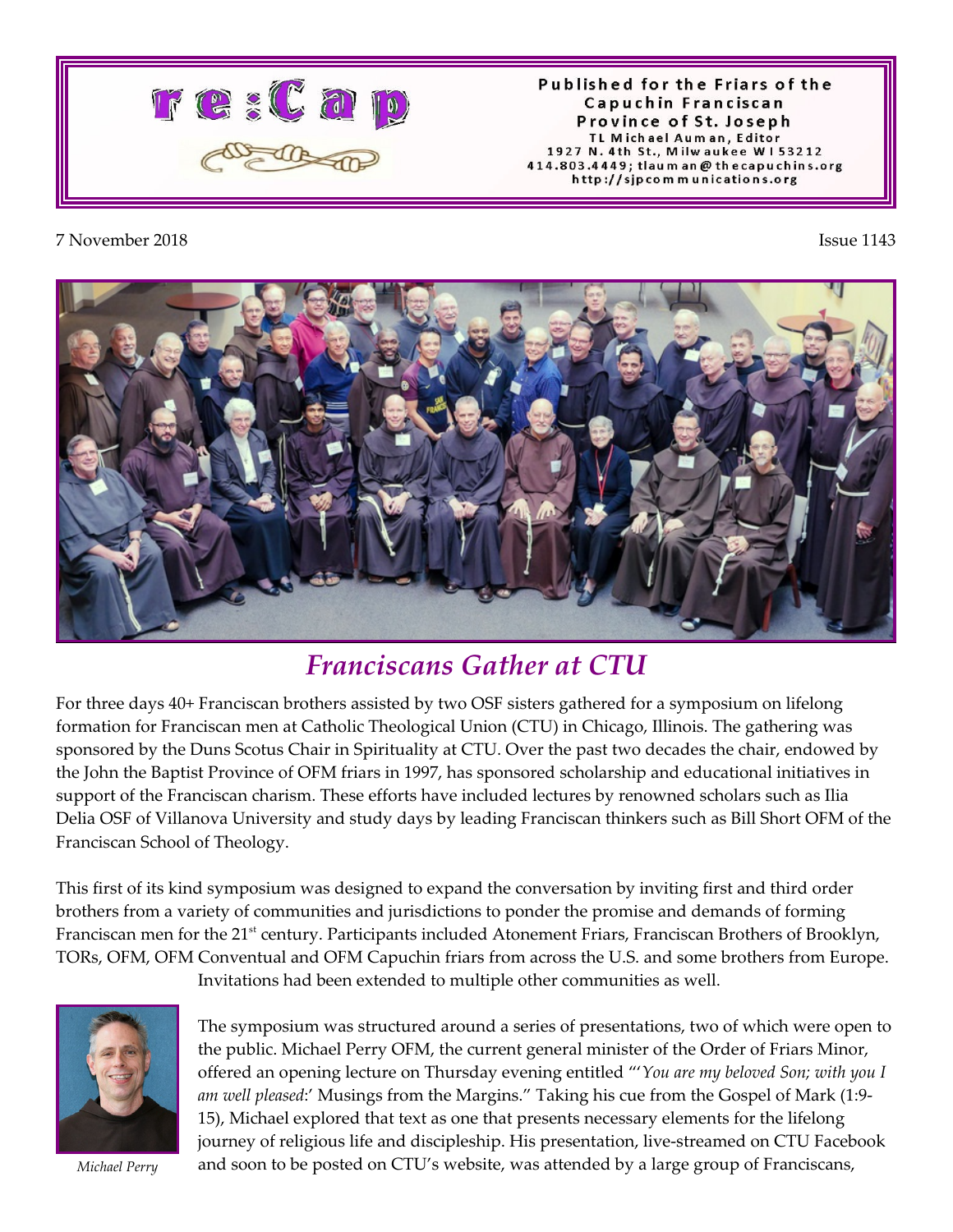including men in initial formation from the OFM, Conventual and Capuchin communities. The following day, three participants in the symposium offered responses to Michael's presentation, which spurred the morning discussion.

A second presentation was offered on Friday morning by Meg Guider OSF, associate professor of missiology and chair of the ecclesiastical faculty at Boston College's School of Theology and Ministry, and member of the Duns Scotus advisory board. In her "Stewarding the Grace of Fraternity: Living out the Franciscan Charism of 'Being Brothers' in Service of God's Mission." Meg reminded the group that it was only after the Lord gave Francis brothers that the Poverello focused on the Gospel form of life. Then, employing Matthew's parable of the talents (25:14-30) she invited the brothers to consider what kind of stewards of the grace of *fraternitas* have we, are we and will we become. These challenges were the focus of discussion for the rest of the morning.



*Meg Guider*



*Dan Horan*

On Friday afternoon Dan Horan OFM, assistant professor of systematic theology at CTU, offered a presentation on "Liquidity and the Abyss: Lifelong Theological Formation for U.S. Franciscans." Dan focused on contemporary theological trends, challenges and hopes that need attention in forming Franciscan men today. In this "liquid" era in which there are powerful forces attempting the decolonialization of standards of knowing and experience, Dan proposed that two theological areas that needed attention by Franciscans was a theology of authenticity and the meaning of the human person. Small group discussion and interaction with the presenter occupied the participants for this first afternoon session.

The final session on Friday afternoon was designed as a "grass roots" moment in which participants were asked to brainstorm about what issues were not being addressed and needed to be raised up, as well as what issues or ideas really resonated with them and needed to be remembered. This discussion, like the whole of the symposium, was facilitated by Margaret Carney, OSF. The former director of the Franciscan Institute at St. Bonaventure University, and then president of that university, Margaret brought not only formidable facilitation skills but also a vast knowledge of Franciscan theology and spirituality to the task. Her ability to weave Franciscan sources, stories and poetry into the process contributed to the forward momentum of the symposium and the lively engagement of its participants. This grass roots session yielded affirmations and particularly unaddressed issued that covered seven large post-it sheets.



*Margaret Carney*



*Pat McCloskey*

Pat McCloskey OFM, the editor of *St. Anthony Messenger* magazine, volunteered to serve as secretary for the symposium and assisted Margaret in compiling and recording these comments.

Friday evening was the second public presentation, this time by John Corriveau OFM Cap., former general minister of the Capuchin Order and recently retired bishop of Nelson, British Columbia. His topic was "A Brotherhood of Missionary Disciples." In his presentation John noted that in a unique turn Francis chose to model

his form of religious life on the life of Jesus' missionary disciples. From this flowed his two main points: 1) the embrace of Franciscan brotherhood is the embrace of Jesus Christ, and 2) that embrace leads to Franciscan brotherhood.



*John Corriveau*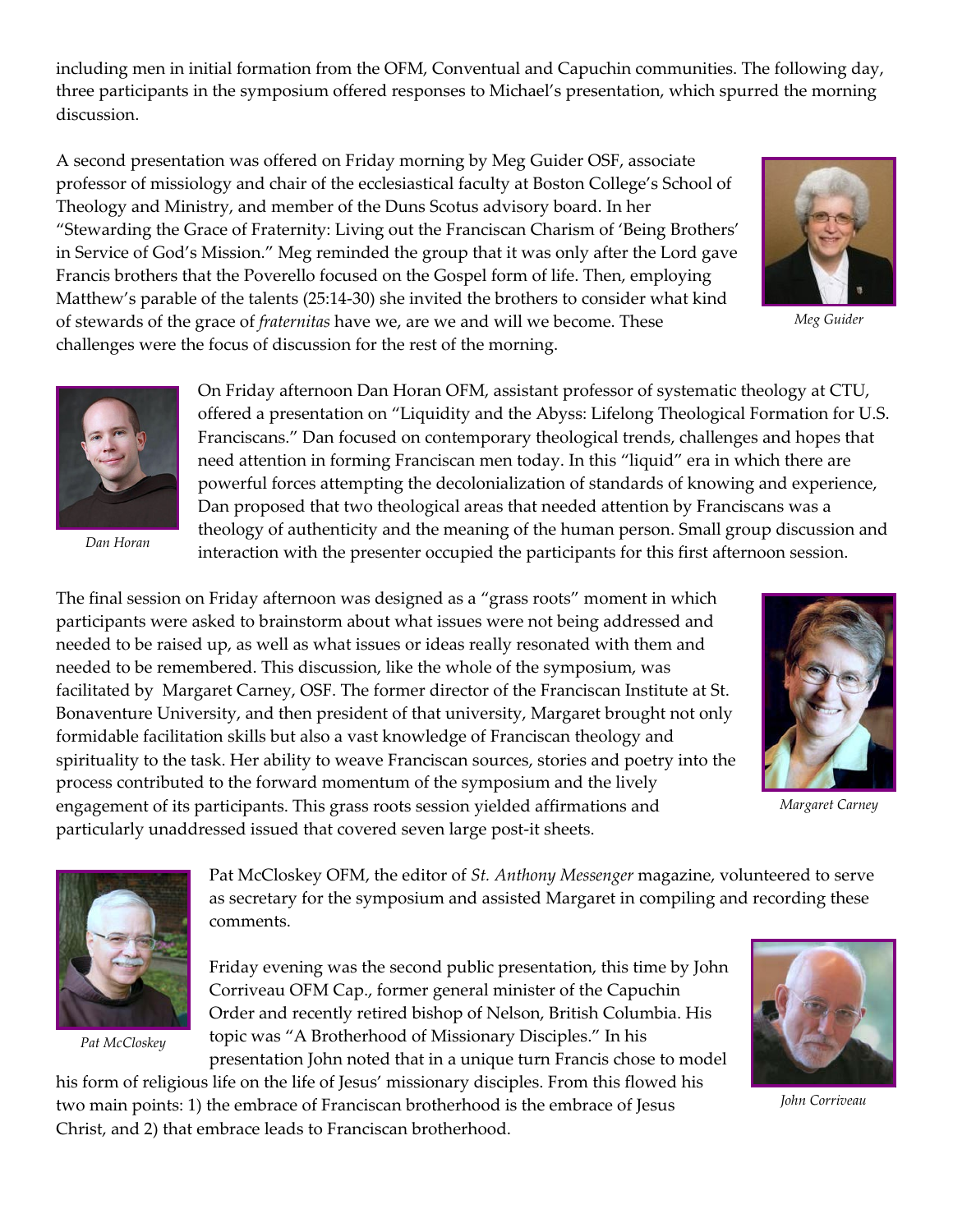John's impassioned presentation was again attended by a large group of friars, including many brothers in initial formation from the various Franciscan communities in and around Chicago. The presentation was video-taped and will be available in the near future on the CTU website. On Saturday morning, three symposium participants responded to John's talk, which sparked the morning conversation in the symposium. In final session of the symposium, facilitator Margaret asked the group to consider "What is your new mandatum after this symposium" and "What is our mutual mandatum from this symposium?" The participants offered many suggestions for what they and their individual obediences could do in light of this gathering, as well as suggestions for further work of the Duns Scotus Chair.



When we hear the word "poverty," we can think of many things: poverty of spirit, lack of love, isolation, etc. On World Day of the Poor (Nov 18), Pope Francis invites us to focus on material poverty in which individuals, families, and communities lack access to the basic things they need to live and thrive: nutritious food, adequate housing, safe neighborhoods, good education, healthcare, and decent jobs with fair pay, for example.

Too many people in our country find themselves living in poverty, and the barriers to breaking this cycle can sometimes feel impossibly large. But when people join together to work for more just communities, change can happen. Our faith calls us to walk with our brothers and sisters who find themselves on the margins of society and empower them to create change in their communities.



Pope Francis writes in his World Day of the Poor message: "For the poor to overcome their oppressive situation, they need to sense the presence of brothers and sisters who are concerned for them and, by opening the doors of their hearts and lives, make them feel like friends and family. Only in this way can the poor discover 'the saving power at work in their lives' and 'put them at the center of the Church's pilgrim way' *(Evangelii Gaudium*, 198) . . . I would like this year's, and all future World Days, to be celebrated in a spirit of joy at the rediscovery of our capacity for togetherness" (no. 6).

"God's answer to the poor is always a saving act that heals wounds of body and soul, restores justice and helps to live life anew in dignity. God's answer is also a summons to those who believe in

him to do likewise, within the limits of what is humanly possible. The World Day of the Poor wishes to be a small answer that the Church throughout the world gives to the poor of every kind and in every land, lest they think that their cry has gone unheard" (no. 3).

## *Nonagenarian*

Our brother, Tony Scannell (pictured at right) recently celebrated his 90<sup>th</sup> birthday with his community in California. Tony's has had an illustrious religious life...and he's still going strong! *Ad multos annos, Tony!*